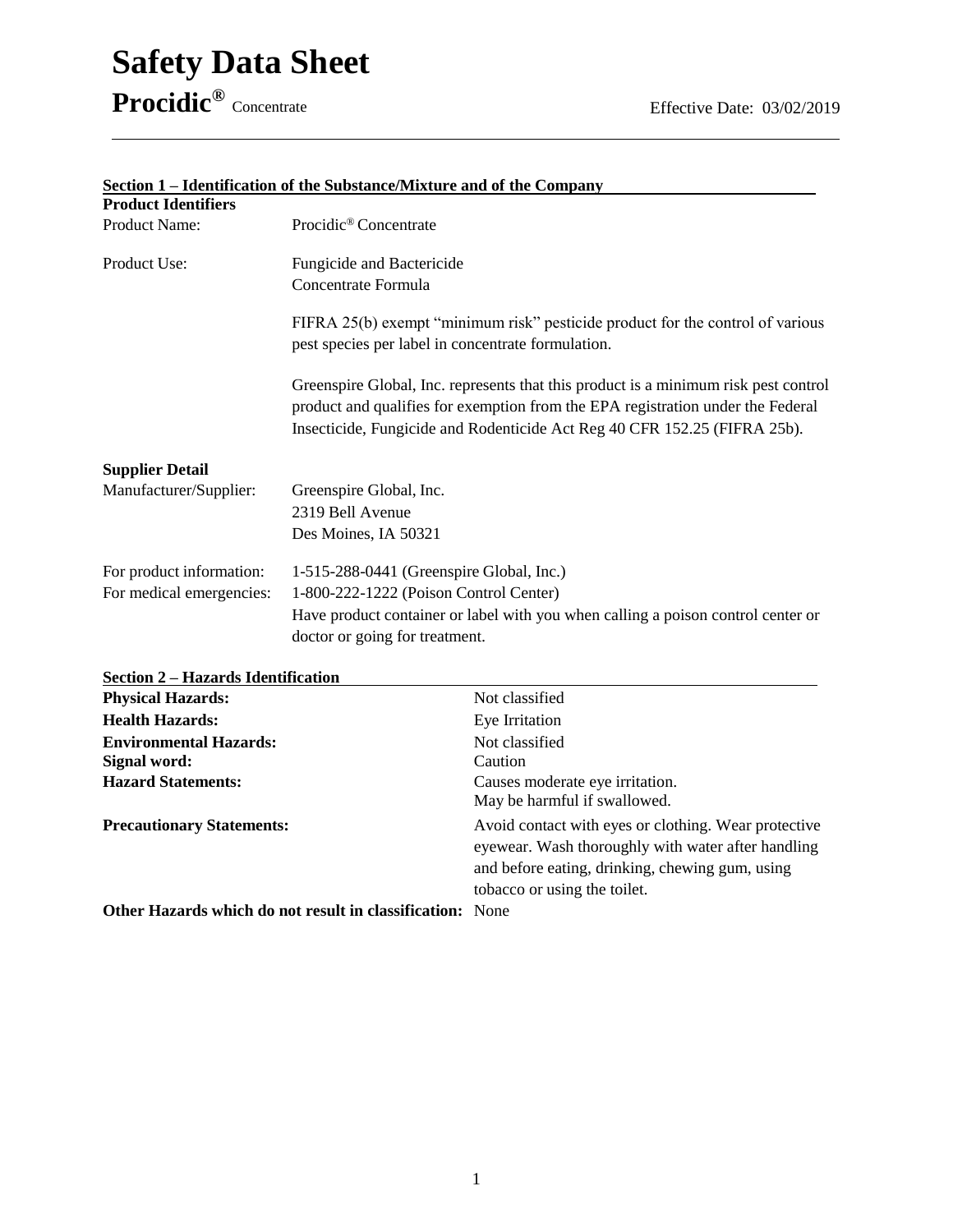### **Section 3 – Composition/Information on Ingredients**

| Ingredient           | $%$ by<br>Weight | CAS No.       |
|----------------------|------------------|---------------|
| Active Ingredient:   | 3.43%            |               |
| Citric acid          |                  | 77-92-9       |
| Inert Ingredients:   | 96.57%           |               |
| Vitamin C            |                  | $50 - 81 - 7$ |
| Glycerin             |                  | $56 - 81 - 5$ |
| <b>Ethyl Lactate</b> |                  | 687-47-8      |
| Soapbark             |                  | 1393-03-9     |
| Sodium Citrate       |                  | 994-36-58     |
| Water                |                  | 7732-18-5     |
| Total % by Weight:   | 100.0%           |               |

#### **Section 4 - First Aid Measures**

- **If in eyes:** Hold eye open and rinse slowly and gently with water for 15-20 minutes. Remove contact lenses, if present, after the first 5 minutes, then continue rinsing. Call a poison control center or doctor for treatment advice.
- **If swallowed:** Call a poison control center or doctor immediately for treatment advice. Have person sip a glass of water if able to swallow. Do not induce vomiting unless told to be a poison control center or doctor. Do not give anything to an unconscious person.

**Section 5 - Fire Fighting Measures** 

| <b>Flammable Class:</b>              | This product is not classified as flammable or combustible by GHS.   |  |
|--------------------------------------|----------------------------------------------------------------------|--|
| Suitable extinguishing media:        | Water spray, alcohol-resistant foam, dry chemical or carbon dioxide. |  |
| <b>Specific hazards arising from</b> |                                                                      |  |
| the chemical:                        | No particular hazards known.                                         |  |
| Special protective equipment and     |                                                                      |  |
| precautions for fire fighters:       | As with any fire, do not enter fire area without proper protection   |  |
|                                      | equipment including, respiratory protection.                         |  |

#### **Section 6 – Accidental Release Measures**

| <b>Personal precautions, protective</b> |                                                                                                        |
|-----------------------------------------|--------------------------------------------------------------------------------------------------------|
|                                         | equipment and emergency procedures: Collect spilled liquid and dispose of according to instructions on |
|                                         | label.                                                                                                 |
| <b>Environmental precautions:</b>       | Prevent further leakage.                                                                               |
| <b>Methods and materials for</b>        |                                                                                                        |
| containment and cleaning up:            | Wipe up any spilled material and dispose of according to                                               |
|                                         | instructions in section 13. Wash contaminated surfaces with soap                                       |
|                                         | and water.                                                                                             |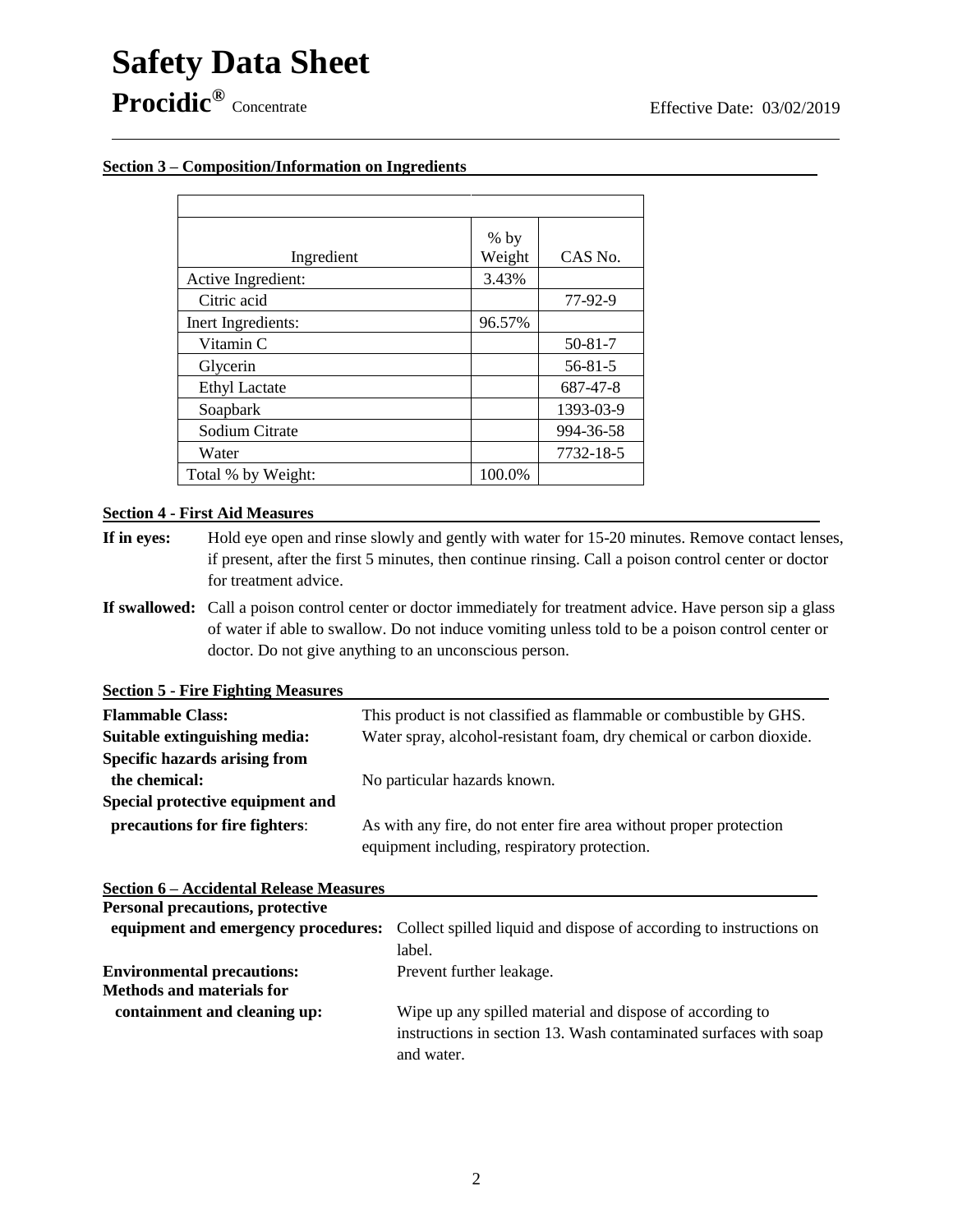# **Safety Data Sheet Procidic®**

| Section 7 – Handling and Storage                        |                                                                                                                                                                  |  |
|---------------------------------------------------------|------------------------------------------------------------------------------------------------------------------------------------------------------------------|--|
| <b>Precautions for safe handling:</b>                   | Handle in accordance with good industrial hygiene practices. Wash<br>hands thoroughly after handling.                                                            |  |
| Conditions for safe storage,                            |                                                                                                                                                                  |  |
| including any incompatibilities:                        | Store in original container. Optimal storage temperature: 59-69°F (15-<br>$20^{\circ}$ C).                                                                       |  |
| <b>Section 8 – Exposure Control/Personal Protection</b> |                                                                                                                                                                  |  |
| <b>Control parameters:</b>                              | No additional information available.                                                                                                                             |  |
| Appropriate engineering controls:                       | Handle in accordance with good industrial hygiene practices. Wash<br>hands thoroughly after handling.                                                            |  |
| <b>Other information:</b>                               | Always observe good personal hygiene measures, such as washing<br>hands thoroughly after handling, and routinely wash work clothing<br>and protective equipment. |  |

| <b>Section 8 – Physical and Chemical Properties</b> |  |  |  |  |  |  |  |
|-----------------------------------------------------|--|--|--|--|--|--|--|
|-----------------------------------------------------|--|--|--|--|--|--|--|

| Appearance:                          | Viscous Liquid Suspension                                          |
|--------------------------------------|--------------------------------------------------------------------|
| Odor:                                | Slight citric odor                                                 |
| Odor threshold:                      | No data available                                                  |
| pH:                                  | 4.02 $(1\% \text{ w/w})$                                           |
| <b>Flash point:</b>                  | $100^{\circ}$ C                                                    |
| <b>Solubility (water):</b>           | 100\%                                                              |
| Solubility in other products:        | Procidic <sup>®</sup> is 100% solvent in alcohol and organic acids |
| <b>Viscosity:</b>                    | Centistokes 1.038 (20 $^{\circ}$ C) / 0.687 (40 $^{\circ}$ C)      |
|                                      |                                                                    |
| Section 9 – Stability and Reactivity |                                                                    |

| <b>Chemical stability:</b>                                 | Stable under recommended conditions.                               |
|------------------------------------------------------------|--------------------------------------------------------------------|
| <b>Possibility of hazardous reactions:</b>                 | No data available                                                  |
| <b>Conditions to avoid:</b>                                | Direct sunlight or light, warm and humid areas.                    |
|                                                            | Oxygen, metal, organic material, alkalis products. Refer to label. |
| <b>Hazardous decomposition products:</b> No data available |                                                                    |

| DUUUUI TU<br>Toxicological mitolihation   |                                                                     |
|-------------------------------------------|---------------------------------------------------------------------|
| <b>Acute Toxicity:</b>                    | LD50 Oral - Rat - $>$ 5000 mg/kg                                    |
| <b>Skin corrosion/irritation:</b>         | No data available                                                   |
| <b>Eye irritation:</b>                    | Eye irritation: clearing in 36 hours                                |
| <b>Respiratory or skin sensitization:</b> | No data available                                                   |
| <b>Germ cell mutagenicity:</b>            | Not mutagenic                                                       |
| <b>Carcinogenicity:</b>                   | No component of this product is identified as carcinogenic by IARC. |
| <b>IARC:</b>                              | No component of this product is identified as carcinogenic by IARC. |
| NTP:                                      | No component of this product is identified as carcinogenic by NTP.  |
| <b>OSHA:</b>                              | No component of this product is identified as carcinogenic by OSHA. |
| <b>Reproductive toxicity:</b>             | No data available                                                   |
| Specific target organ toxicity-           |                                                                     |
| single exposure:                          | No data available                                                   |
|                                           |                                                                     |

## **Section 10 – Toxicological Information**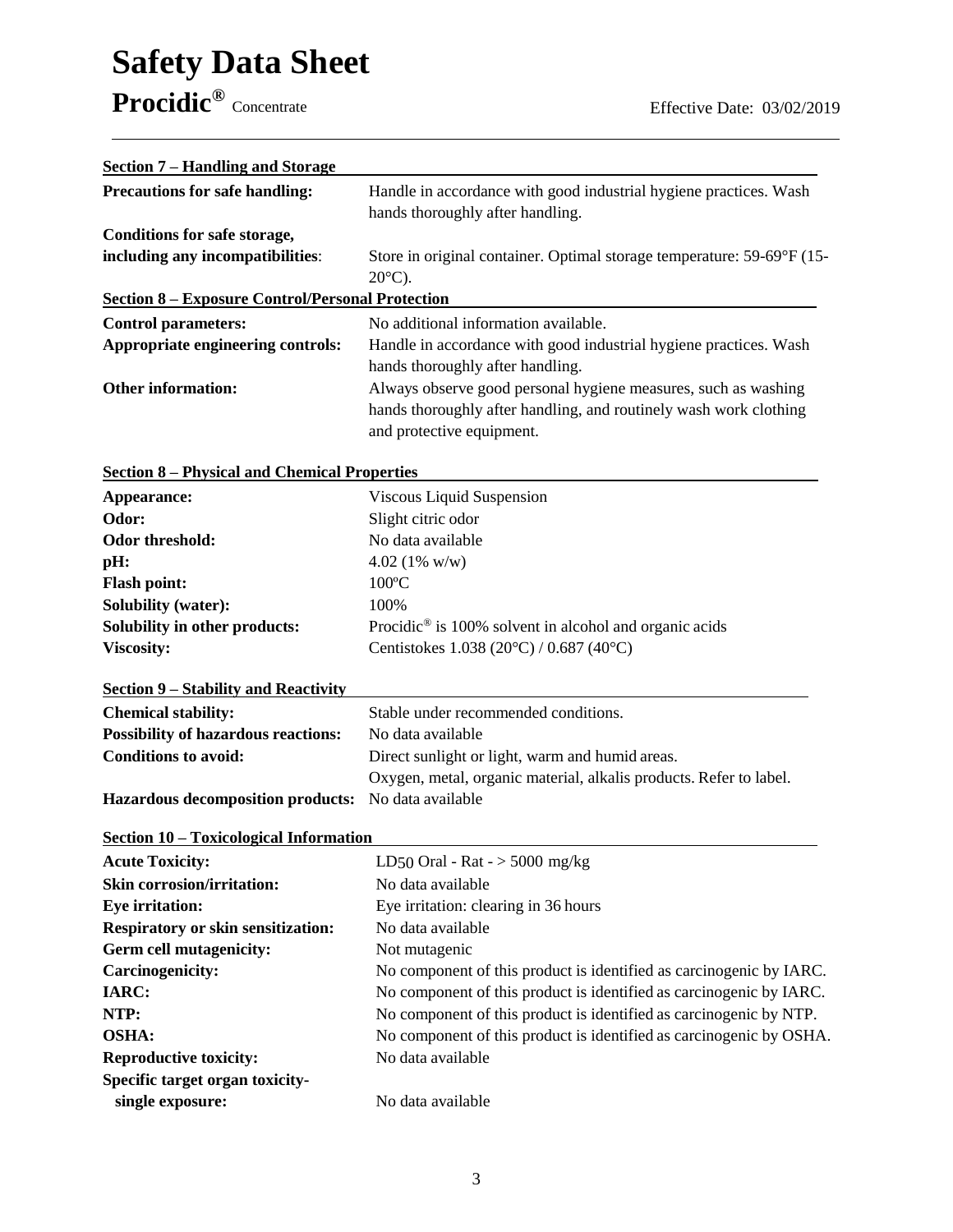## **Safety Data Sheet Procidic®**

| Section 11 – Toxicological Information (Cont'd) |                                                                              |
|-------------------------------------------------|------------------------------------------------------------------------------|
| Specific target organ                           |                                                                              |
| toxicity-repeated exposure:                     | No data available                                                            |
| <b>Aspiration hazard:</b>                       | No data available                                                            |
| <b>Other information:</b>                       | No data available                                                            |
| <b>Section 12 – Ecological Information</b>      |                                                                              |
| <b>Environmental effects:</b>                   | Not classified                                                               |
| <b>Aquatic toxicity:</b>                        | Not classified                                                               |
| Persistence and degradability:                  | Rapidly degradable substance                                                 |
| <b>Bioaccumulative potential:</b>               | No data available                                                            |
| <b>Partition coefficient:</b>                   | No data available                                                            |
| <b>Mobility in soil:</b>                        | No data available                                                            |
| Other adverse effects:                          | No data available                                                            |
| <b>Section 13 – Disposal Information</b>        |                                                                              |
| <b>Disposal Methods:</b>                        | The best disposal method is to use the entire quantity per label             |
|                                                 | directions. If it is necessary to dispose of unused material then            |
|                                                 | follow the label instructions and relevant local, state and federal          |
|                                                 | waste disposal guidelines.                                                   |
| <b>Product Disposal:</b>                        | Do not contaminate water, food or feed by storage or disposal.               |
| <b>Packaging Disposal:</b>                      | Nonrefillable container. If empty: Do not reuse this container. Place in     |
|                                                 | trash or offer for recycling if available. If partly filled: Call your local |
|                                                 | solid waste agency for disposal instructions                                 |
|                                                 |                                                                              |
| <b>Section 14 - Transport Information</b>       |                                                                              |
| UN proper shipping name:                        | Not dangerous goods                                                          |
| <b>Hazard Class:</b>                            | Not dangerous goods                                                          |
| <b>Packing Group:</b>                           | Does not apply                                                               |
| DOT:                                            | Not dangerous goods                                                          |
| <b>IMDG:</b>                                    | Not dangerous goods                                                          |
| IATA:                                           | Not dangerous goods                                                          |
|                                                 |                                                                              |

**Section 15 – Regulatory Information** 

Greenspire Global, Inc. represents that this product is a minimum risk pest control product and qualifies for exemption from the EPA registration under the Federal Insecticide, Fungicide and Rodenticide Act Reg 40 CFR 152.25 (FIFRA 25). But this product is subject to certain labeling requirements under various state pesticide laws. These requirements differ from the classification criteria and hazard information required for safety data sheets, and for workplace labels of non-pesticide chemicals. The following is the hazard information as required on the pesticide label:

> Keep Out of Reach of Children CAUTION